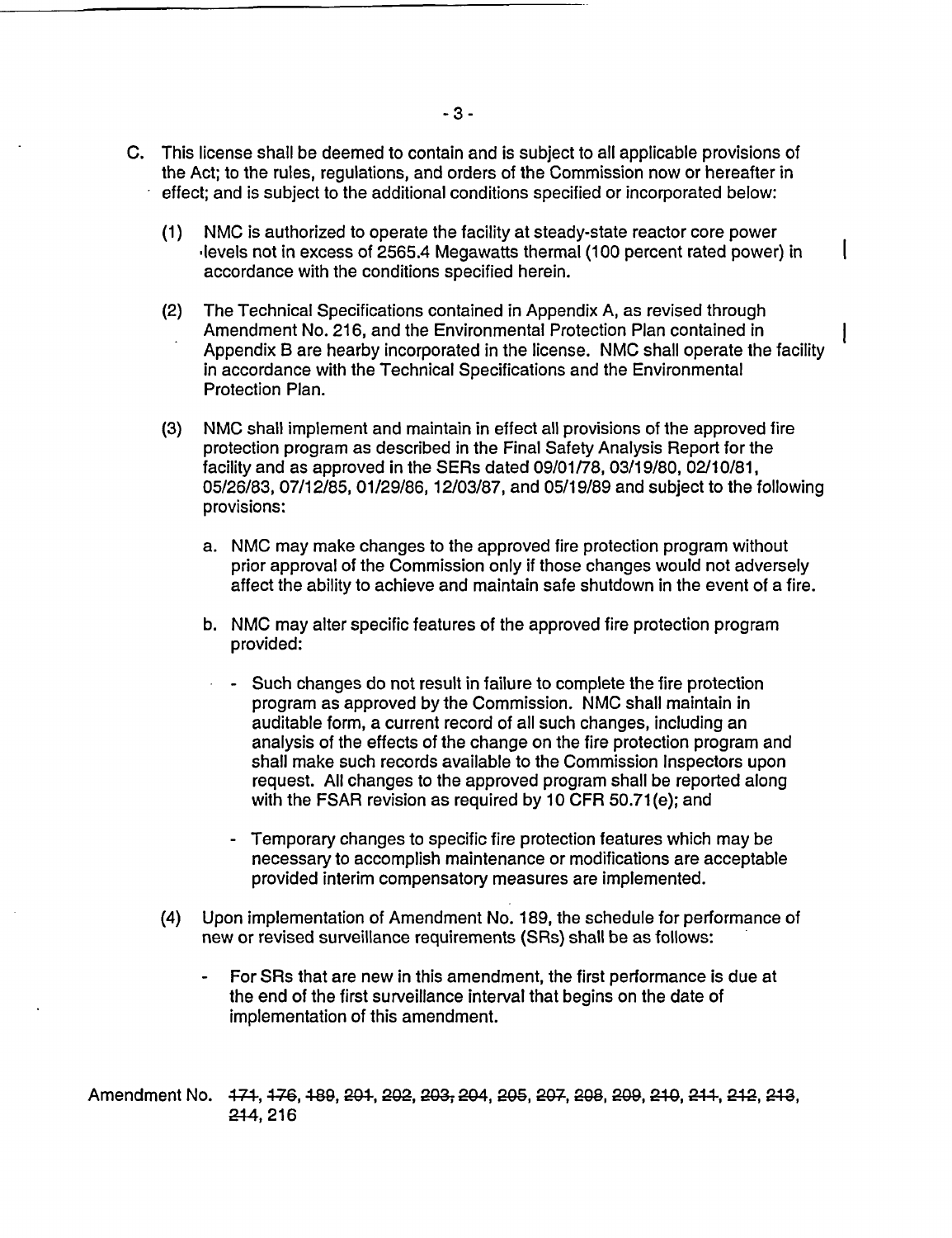----

I

| 1.1 Definitions                                |                                                                                                                                                                                                                                                                                                                                                                                                                                                                                                                                             |  |  |  |  |
|------------------------------------------------|---------------------------------------------------------------------------------------------------------------------------------------------------------------------------------------------------------------------------------------------------------------------------------------------------------------------------------------------------------------------------------------------------------------------------------------------------------------------------------------------------------------------------------------------|--|--|--|--|
| <b>PHYSICS TESTS</b>                           | PHYSICS TESTS shall be those tests performed to measure<br>the fundamental nuclear characteristics of the reactor core<br>and related instrumentation. These tests are:                                                                                                                                                                                                                                                                                                                                                                     |  |  |  |  |
|                                                | Described in Chapter 13, Initial Tests and Operation, of<br>a.<br>the FSAR;                                                                                                                                                                                                                                                                                                                                                                                                                                                                 |  |  |  |  |
|                                                | b.<br>Authorized under the provisions of 10 CFR 50.59; or                                                                                                                                                                                                                                                                                                                                                                                                                                                                                   |  |  |  |  |
|                                                | Otherwise approved by the Nuclear Regulatory<br>c.<br>Commission.                                                                                                                                                                                                                                                                                                                                                                                                                                                                           |  |  |  |  |
| <b>QUADRANT POWER TILT</b><br>$(T_q)$          | $T_q$ shall be the maximum positive ratio of the power<br>generated in any quadrant minus the average quadrant<br>power, to the average quadrant power.                                                                                                                                                                                                                                                                                                                                                                                     |  |  |  |  |
| <b>RATED THERMAL POWER</b><br>(RTP)            | RTP shall be a total reactor core heat transfer rate to the<br>primary coolant of 2565.4 MWt.                                                                                                                                                                                                                                                                                                                                                                                                                                               |  |  |  |  |
| <b>REFUELING BORON</b><br><b>CONCENTRATION</b> | REFUELING BORON CONCENTRATION shall be a Primary<br>Coolant System boron concentration of ≥ 1720 ppm and<br>sufficient to assure the reactor is subcritical by $\geq 5\%$ $\Delta p$ with<br>all control rods withdrawn.                                                                                                                                                                                                                                                                                                                    |  |  |  |  |
| SHUTDOWN MARGIN (SDM)                          | SDM shall be the instantaneous amount of reactivity by which<br>the reactor is subcritical or would be subcritical from its<br>present condition assuming:                                                                                                                                                                                                                                                                                                                                                                                  |  |  |  |  |
|                                                | All full length control rods (shutdown and regulating) are<br>a.<br>fully inserted except for the single rod of highest<br>reactivity worth, which is assumed to be fully withdrawn.<br>However, with all full length control rods verified fully<br>inserted by two independent means, it is not necessary<br>to account for a stuck rod in the SDM calculation. With<br>any full length control rods not capable of being fully<br>inserted, the reactivity worth of these rods must be<br>accounted for in the determination of SDM; and |  |  |  |  |
|                                                | There is no change in part length rod position.<br>b.                                                                                                                                                                                                                                                                                                                                                                                                                                                                                       |  |  |  |  |